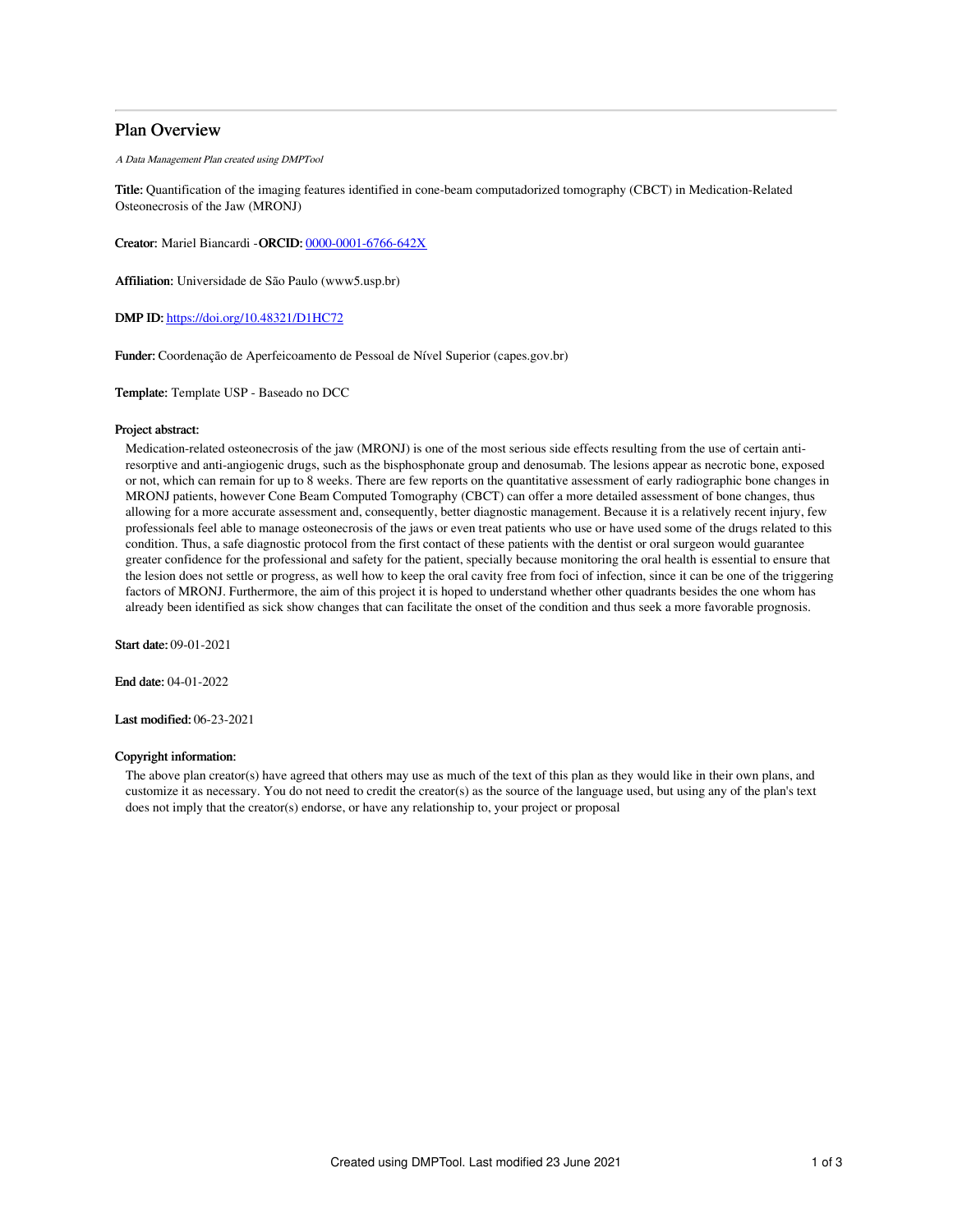### Detalhes dos dados coletados ou criados

#### Que dados serão coletados ou criados?

Para identificação do quadrante doente serão utilizadas as informações contidas nos prontuários dos pacientes, onde a avaliação clínica consta a descrição e o diagnóstico/tratamento/evolução da OMAM. Os critérios de inclusão dos exames de TCFC para a pesquisa: exames de boa qualidade; exames que sejam de prontuários clínicos com o diagnóstico da OMAM, sexo e idade dos pacientes; exame tomografia contendo o quadrante maxilares com a OMAM e ao menos um quadrante sem OMAM. Uma vez identificados esses exames que formaram a amostra da pesquisa, ambos quadrantes dos Grupos O e C serão analisados nas tomografias, conforme protocolo abaixo. De início, o projeto contará com 30 quadrantes diagnosticados com OMAM e 112 quadrantes a serem analisados.

#### Como os dados serão coletados ou criados?

Os quadrantes com OMAM (Grupo O) e sem OMAM (grupo C) serão avaliados de acordo com as características imaginológicas identificadas na TCFC: trabeculado ósseo mais denso, descontinuação da base/cortical óssea, presença de alvéolo persistente, presença sequestro ósseo, presença de fistula, espessamento do assoalho seio maxilar, conteúdo presente dentro do seio maxilar, espessamento do periósteo, aumento do espaço ligamento periodontal. As características imaginologicas serão tabuladas em uma planilha por meio do Zero quando ausentes e de 1 (um) quando presentes.